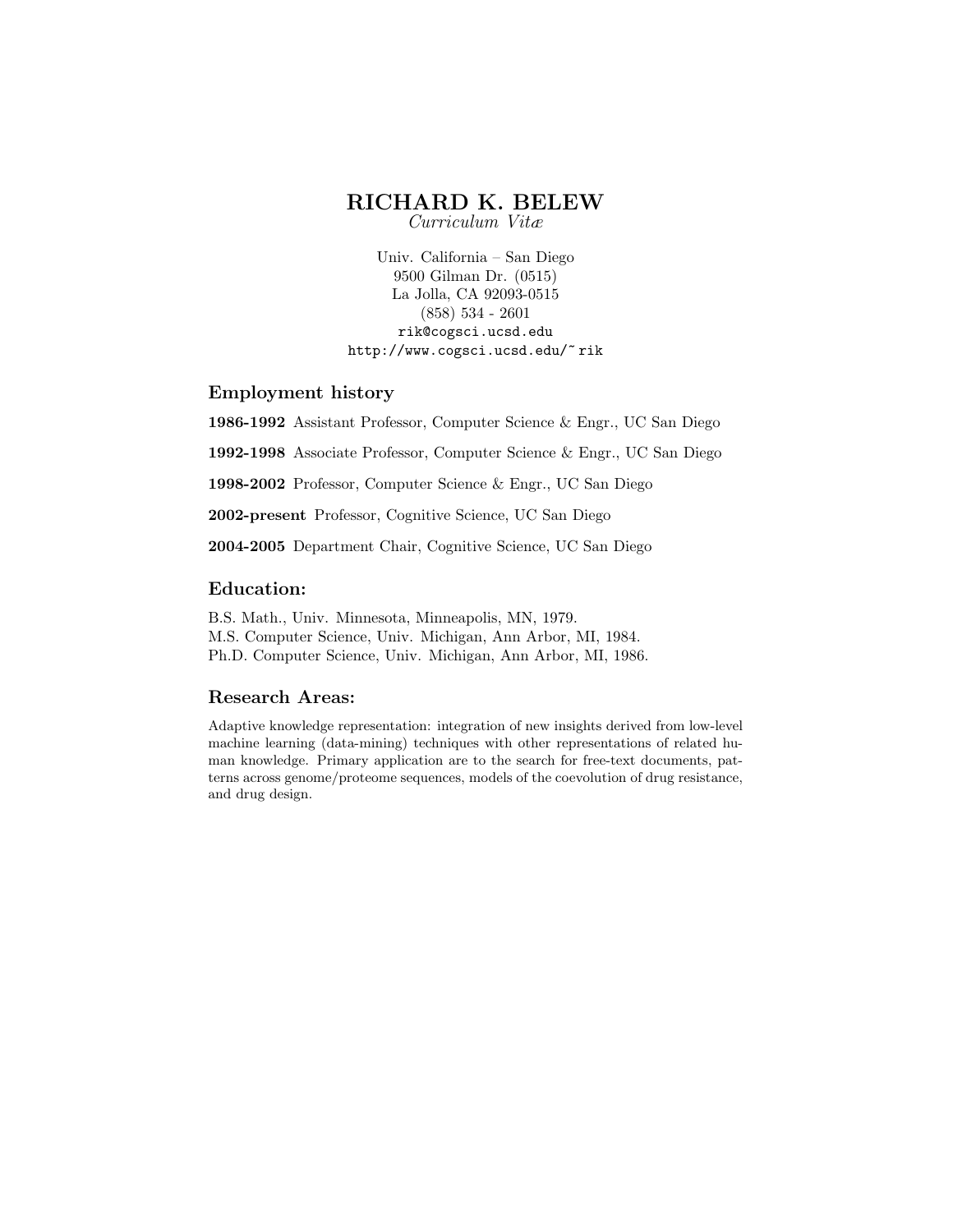# Graduate student advising

| National          |
|-------------------|
|                   |
|                   |
|                   |
| SIL (Summer Inst. |
|                   |
| Parity Computing  |
|                   |
|                   |
| Parity Computing  |
|                   |
|                   |
| Dept.,            |
|                   |
|                   |
|                   |
|                   |
|                   |
|                   |
|                   |
|                   |
|                   |
|                   |
|                   |

# Funded Research

- Academic Institutional Memory: Analyzing the Electronic Artifacts of Scientific Culture
	- NSF IRI #8902880 1989-1991 \$70,000 co-PI, with Edwin Hutchins
- Unrestricted research funds, hardware contributions Apple Computer 1992-1994 \$100,000
- $\bullet\,$  Learning Semantic Representations for Information Retrieval NSF - IRI #9221276 1993-1997 \$215,000 co-PI, with Garrison W Cottrell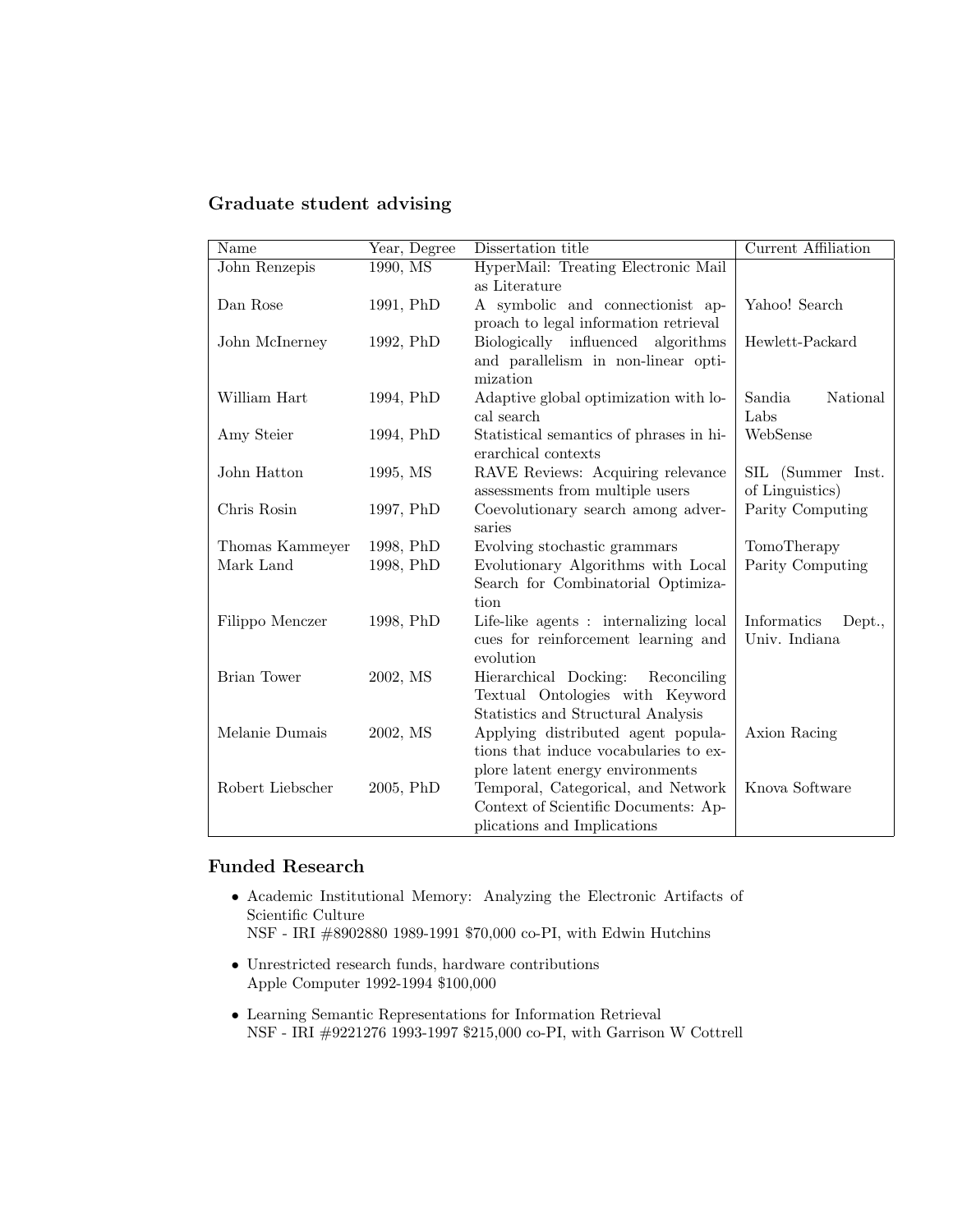- Active Learning for Text Scene and Biosequence Analysis NSF - IIS #9617307 1997-1999 \$40,000 co-PI, with Garrison W Cottrell, Charles P Elkan, Eric Mjolsness
- Empirical Analysis of Search Spaces Using Population-Based Sampling NSF - EIA #9734880 1998-2000 \$125,043 co-PI, with Russell Impagliazzo
- UCSD Active Web NSF - CCR #9802219 1998-2003 \$1,499,969 co-PI, with Joseph Pasquale, Russell Impagliazzo, Venkat Rangan, Jeanne Ferrante
- Hierarchical Docking: Reconciling Textual Ontologies with Keyword Statistics and Structural Analysis Encyclopedia Britannica 2001-2002 \$50,000
- Drug Design Cycle: Targeting HIV Protease Resistance NIH #P01GM4887 2002-2007 \$132,747 co-PI, with Art Olson (TSRI)

### Professional Activities:

#### Editorial Board

- Evolutionary Computation
- Artificial Life
- Adaptive Behavior

#### Program Chair:

- Artificial Life (1998, co-chair)
- Foudations of Genetic Algorithms (1996, co-chair)
- Intl. Conf. on Genetic Algorithms (1991)

#### Program Committee, Advisory Boards

- National Science Foundation, CISE/IIS Committee of Visitors
- National Institute of Health, NLM/NCBI Board of Science
- Cold Spring Harbor, Reactome.org Science Advisory Board
- Intl. Conf. on R&D in Information Retrieval (ACM-SIGIR)
- Intl. Conf. on Machine Learning
- Intl. Conf. on Genetic Algorithms
- Intelligent Systems in Molecular Biology (ISMB)
- American Association for Artificial Intelligence (AAAI)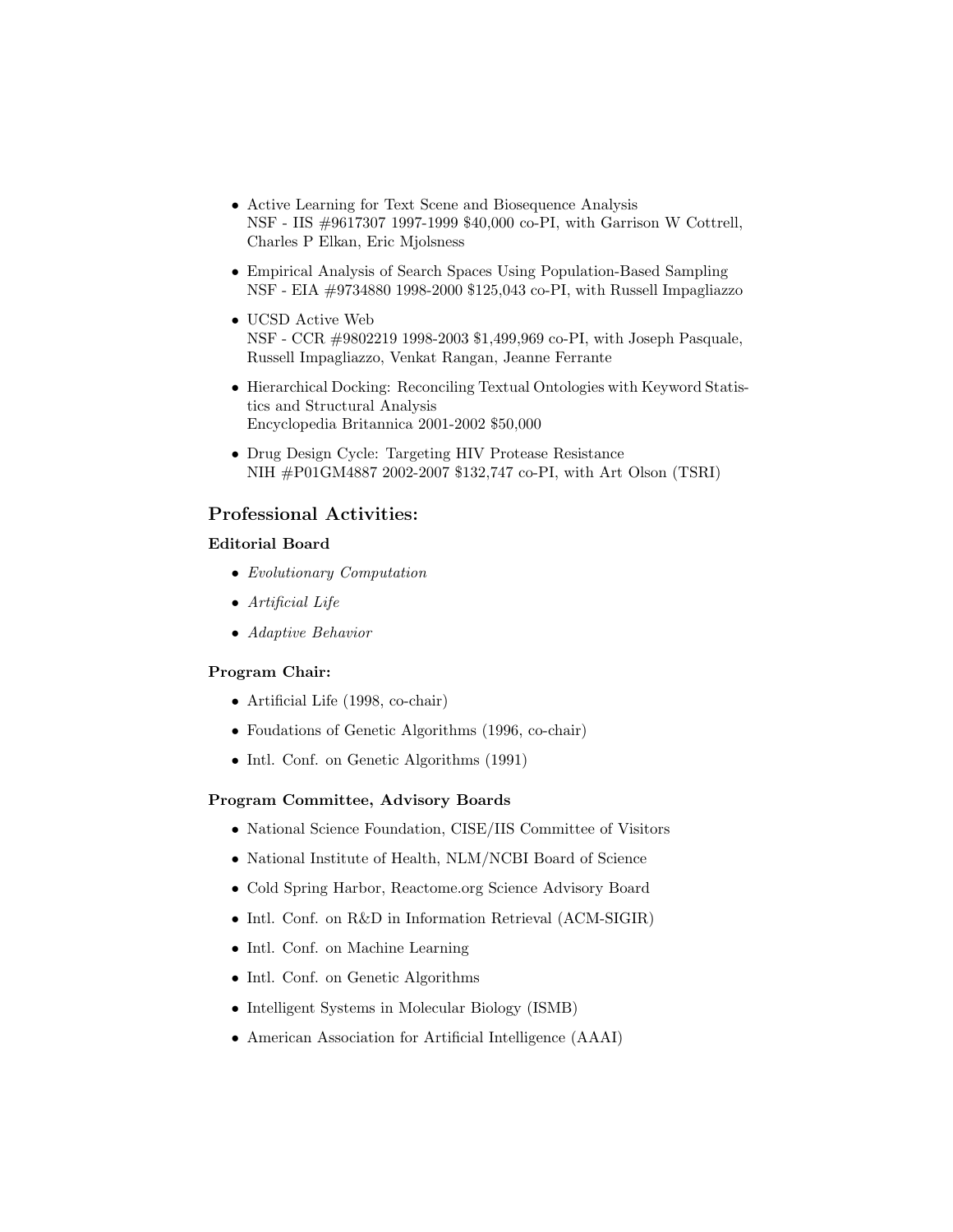# Primary consulting engagements

- Encyclopedia Britannica (1992-2000)
- ContentScan.com (2000-2004)
- West Group (now Thomson Legal) (1998)
- DisneyOnline (1996)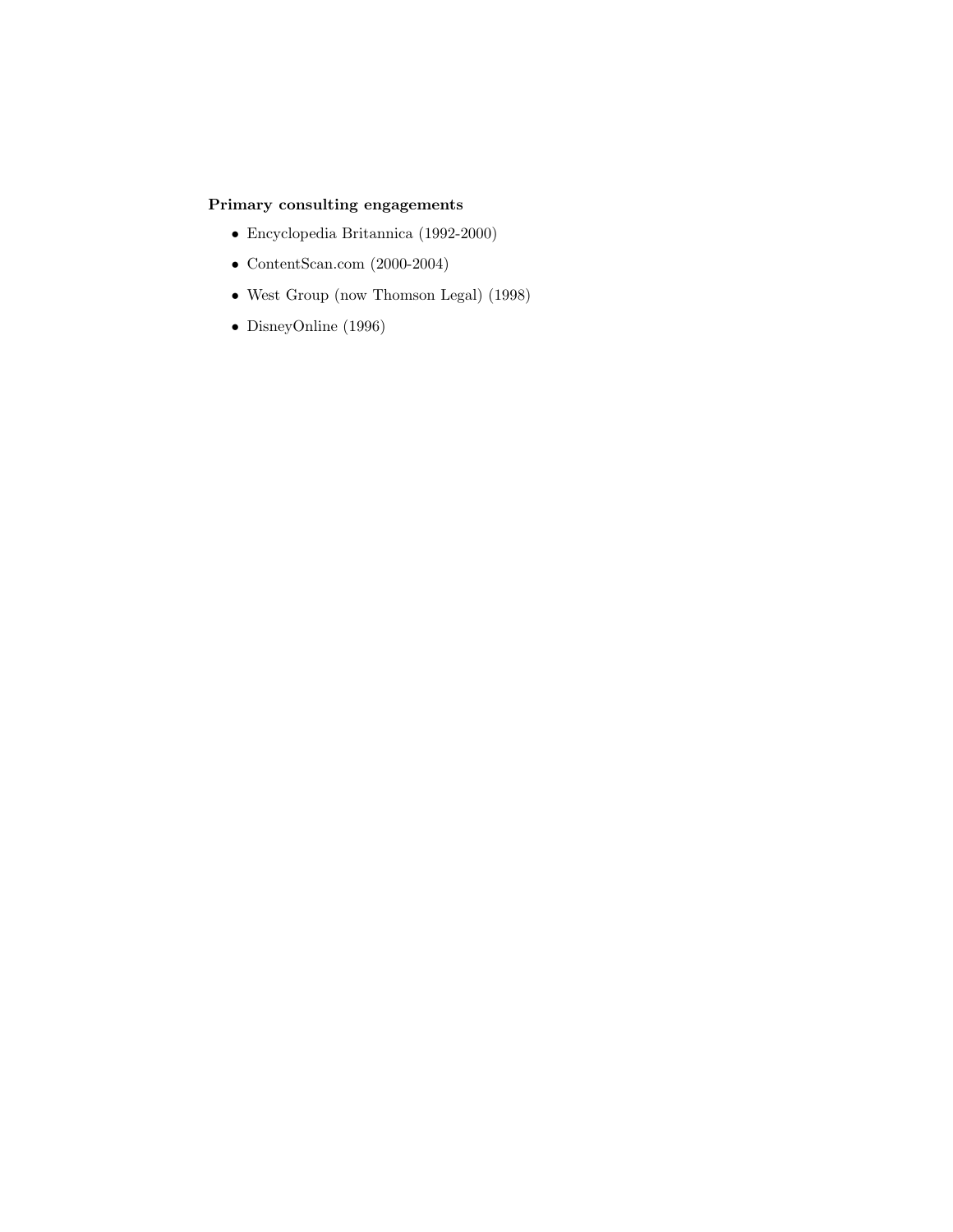Citations listed in reverse chronological order, reverse alphabetic within year(:

# References

- [1] M W Chang, W Lindstrom, A J Olson, and R K Belew. Analysis of hiv wild-type and mutant structures via in silico docking against diverse ligand libraries. J Chem Inf Model, 47(3):1258–1262, May 2007.
- [2] R. K. Belew and M. Chang. Modeling recombination's role in the evolution of HIV drug resistance. In Luis M. Rocha, Mark Bedau, Dario Floreano, Robert Goldstone, Alessandro Vespignani, and Larry Yaeger, editors, Artificial Life X: The Tenth International Conference on the Synthesis and Simulation of Living Systems. MIT Press, 2006.
- [3] Robert Liebscher. Temporal, Categorical, and Network Context of Scientific Documents: Applications and Implications. PhD thesis, Univ. California – San Diego, 2005.
- [4] R. Liebscher and Richard K. Belew. Temporal feature selection for text categorization. Technical report, Cognitive Science Department, UC San Diego, 2004.
- [5] Richard K. Belew and Max Chang. Purposeful retrieval: Applying domain insight for topically-focused groups of biologists. In Javed Mostafa and Padmini Srinivasan, editors, Search and Discovery in Bioinformatics: SIGIR 2004 Workshop, 2004.
- [6] R. Liebscher and Richard K. Belew. Lexical dynamics and conceptual change: Analyses and implications for information retrieval. Cognitive Science Online, 1(2), 2003.
- [7] Richard K. Belew, Robert Finn, and Alex Bateman. Literature and its referents: Analyzing pubmed citations across pfam. In Intelligent Systemes in Molecular Biology, 2002. POSTER.
- [8] F. Menczer and R. K. Belew. Adaptive retrieval agents: Internalizing local context and scaling up to the web. Machine Learning, 29(2/3), 2000.
- [9] R. K. Belew. Finding Out About: A cognitive perspective on search engine technologies and the WWW. Cambridge Univ. Press, 2000.
- [10] C.D. Rosin, R.K. Belew, G.M. Morris, A.J. Olson, and D.S. Goodsell. Coevolutionary analysis of resistance-evading hiv-1 protease inhibitors. Proc. Natl. Acad. Sci., USA 96:1369–1374, 1999.
- [11] C. Mautner and R.K. Belew. Evolving robot morphology and control. In K. Aihara, editor, Fourth International Symposium on Artificial Life and Robotics, 1999.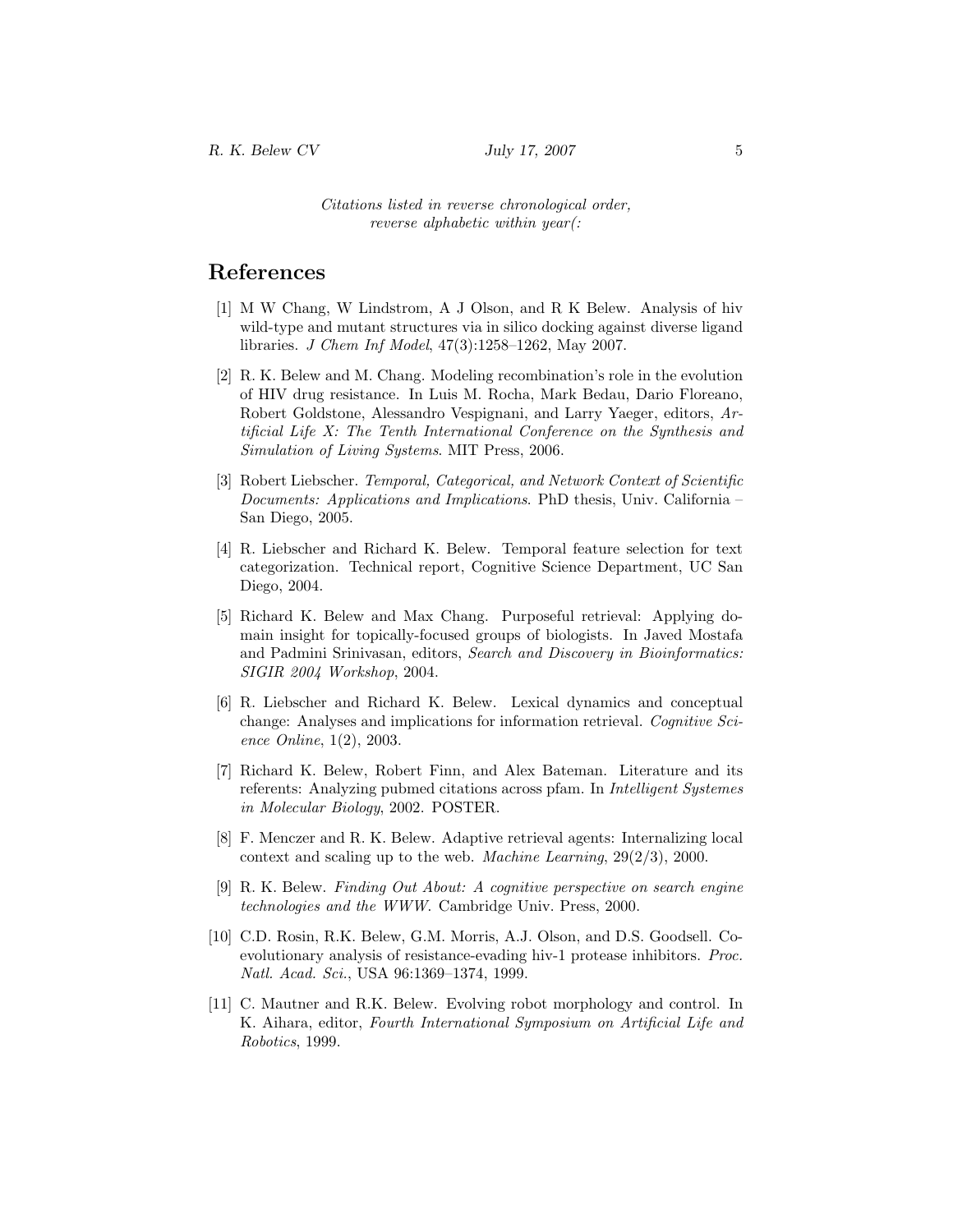- [12] C. Mautner and R. K. Belew. Coupling morphology and control in an simulated robot. In D. Goldberg, editor, *Genetic & Evolutionary Computation* Conference (GECCO99), 1999.
- [13] C.D. Rosin, R.K. Belew, G.M. Morris, A.J. Olson, and D.S. Goodsell. Computational coevolution of antiviral drug resistance. In C. Adami, R.K. Belew, H. Kitano, and C.E. Taylor, editors, Proceedings of The Sixth International Conference on Artificial Life, pages 81–90. MIT Press, 1998.
- [14] C.D. Rosin, R.K. Belew, G.M. Morris, A.J. Olson, and D.S. Goodsell. Computational coevolution of antiviral drug resistance. Artificial Life, 4:41–59, 1998.
- [15] G. M. Morris, D. S. Goodsell, R.S. Halliday, R. Huey, W. E. Hart, R. K. Belew, and A. J. Olson. Automated docking using a lamarckian genetic algorithm and and empirical binding free energy function. J. Computational Chemistry,  $19(14):1639-1662$ , 1998. jcompchem98/abstract.txtjcompchem98/paper.
- [16] F. Menczer and R. K. Belew. Adaptive information agents in distributed textual environments. In Proc. 2nd International Conference on Autonomous Agents, Minneapolis, MN, 1998.
- [17] F. Menczer. Life-like agents : internalizing local cues for reinforcement learning and evolution. PhD thesis, Computer Science & Engr. Dept. - Univ. Calif. San Diego, 1998.
- [18] M. Land. Evolutionary Algorithms with Local Search for Combinatorial Optimization. PhD thesis, Computer Science & Engr. Dept. - Univ. Calif. San Diego, 1998.
- [19] T. Kammeyer. Evolving stochastic grammars. PhD thesis, Computer Science & Engr. Dept. - Univ. Calif. San Diego, 1998.
- [20] Brian T. Bartell, Garrison W. Cottrell, and Richard K. Belew. Optimizing similarity using relveance feedback. Journal of the American Society for Information Science, 49(8):742–761, 1998.
- [21] C. Adami, R.K. Belew, H. Kitano, and C.E. Taylor, editors. *Proceedings* of The Sixth International Conference on Artificial Life. MIT Press, 1998.
- [22] C.D. Rosin, R.S. Halliday, W.E. Hart, and R.K Belew. A comparison of global and local search methods in drug docking. In T. Baeck, editor, Proceedings of the Seventh International Conference on Genetic Algorithms  $(ICGA97)$ , pages 221–229, San Francisco, CA, 1997. Morgan Kaufmann. icga97-crosin/abstract.txticga97-crosin/icga97-crosin.
- [23] C. D. Rosin and R. K. Belew. New methods for competitive evolution. Evolutionary Computation, 5(1), Spring 1997.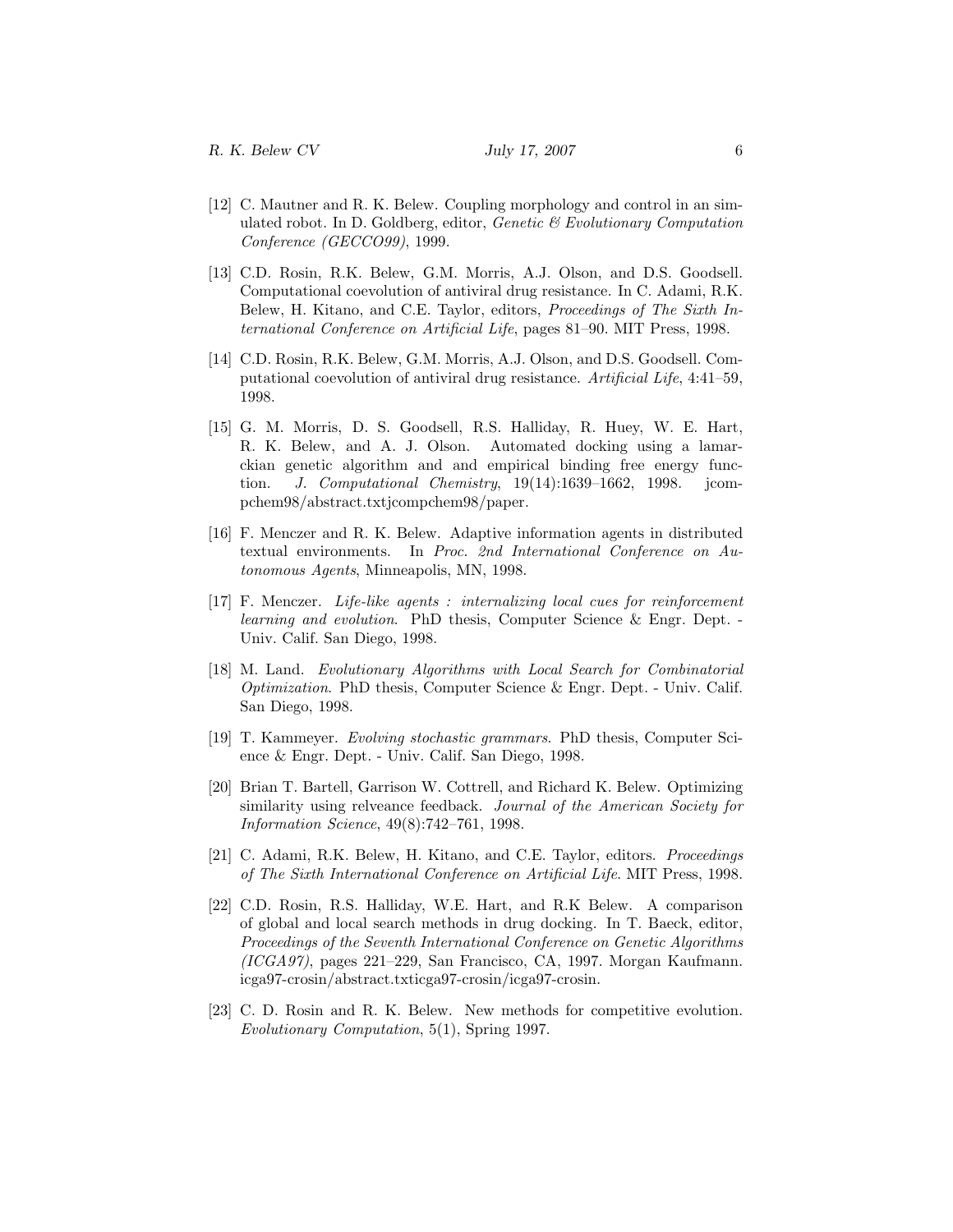- [24] C. D. Rosin. Coevolutionary search among adversaries. PhD thesis, Computer Science & Engr. Dept. - Univ. Calif. San Diego, 1997.
- [25] M. Land, John J. SIDorowich, and R.K. Belew. Thin film metrology using genetic algorithms and local search. In T. Baeck, editor, Proceedings of the Seventh International Conference on Genetic Algorithms (ICGA97), San Francisco, CA, 1997. Morgan Kaufmann.
- [26] T. Kammeyer and R. K. Belew. Stochastic context-free grammar induction with a genetic algorithm using local search. In R. K. Belew and M. Vose, editors, Foundations of Genetic Algorithms IV. Morgan Kaufman, 1997.
- [27] R. K. Belew and M. Vose. Foundations of Genetic Algorithms IV. Morgan Kaufman, 1997.
- [28] C.C. Vogt, G.W. Cottrell, R.K. Belew, and B.T. Bartell. Using relevance to train a linear mixture of experts. In D. Harman, editor, The Fifth Text REtrieval Conference, Gaitherberg, MD, 1996.
- [29] C. Rosin and R. K. Belew. A competitive approach to game learning. In A. Blum and M. Kearns, editors, Proc. 9th Annual ACM Workshop on Computational Learning Theory, pages 292–302. ACM, 1996.
- [30] M. Mitchell and R. K. Belew. Preface to 'How learning guides evolution' by G. E. Hinton & S. J. Nowlan. In Adaptive Individuals in Evolving Populations: Models and Algorithms, volume XXVI of Santa Fe Institute Studies in the Science of Complexity, pages 443–446. Addison-Wesley, 1996.
- [31] O. Miglino and R. K. Belew. Preface to 'Adaptation and intelligence: Organic selection and phenocopy' by J. Piaget. In Adaptive Individuals in Evolving Populations: Models and Algorithms, volume XXVI of Santa Fe Institute Studies in the Science of Complexity, pages 291–293. Addison-Wesley, 1996.
- [32] F. Menczer and R. K. Belew. Latent energy environments. In Adaptive Individuals in Evolving Populations: Models and Algorithms, volume XXVI of Santa Fe Institute Studies in the Science of Complexity, chapter 14, pages 191–208. Addison-Wesley, 1996.
- [33] F. Menczer and R. K. Belew. From complex environments to complex behaviors. Adaptive Behavior, 4(3-4), 1996.
- [34] William E. Hart, Scott Baden, Richard K. Belew, and Scott Kohn. Analysis of the numerical effects of parallelism on a parallel genetic algorithm. In Proc. of 10th Intl Parallel Processing Symp, pages 606–612, 1996.
- [35] W. E. Hart and R. K. Belew. Optimization with genetic algorithm hybrids that use local search. In Adaptive Individuals in Evolving Populations: Models and Algorithms, volume XXVI of Santa Fe Institute Studies in the Science of Complexity, chapter 27, pages 483–496. Addison-Wesley, 1996.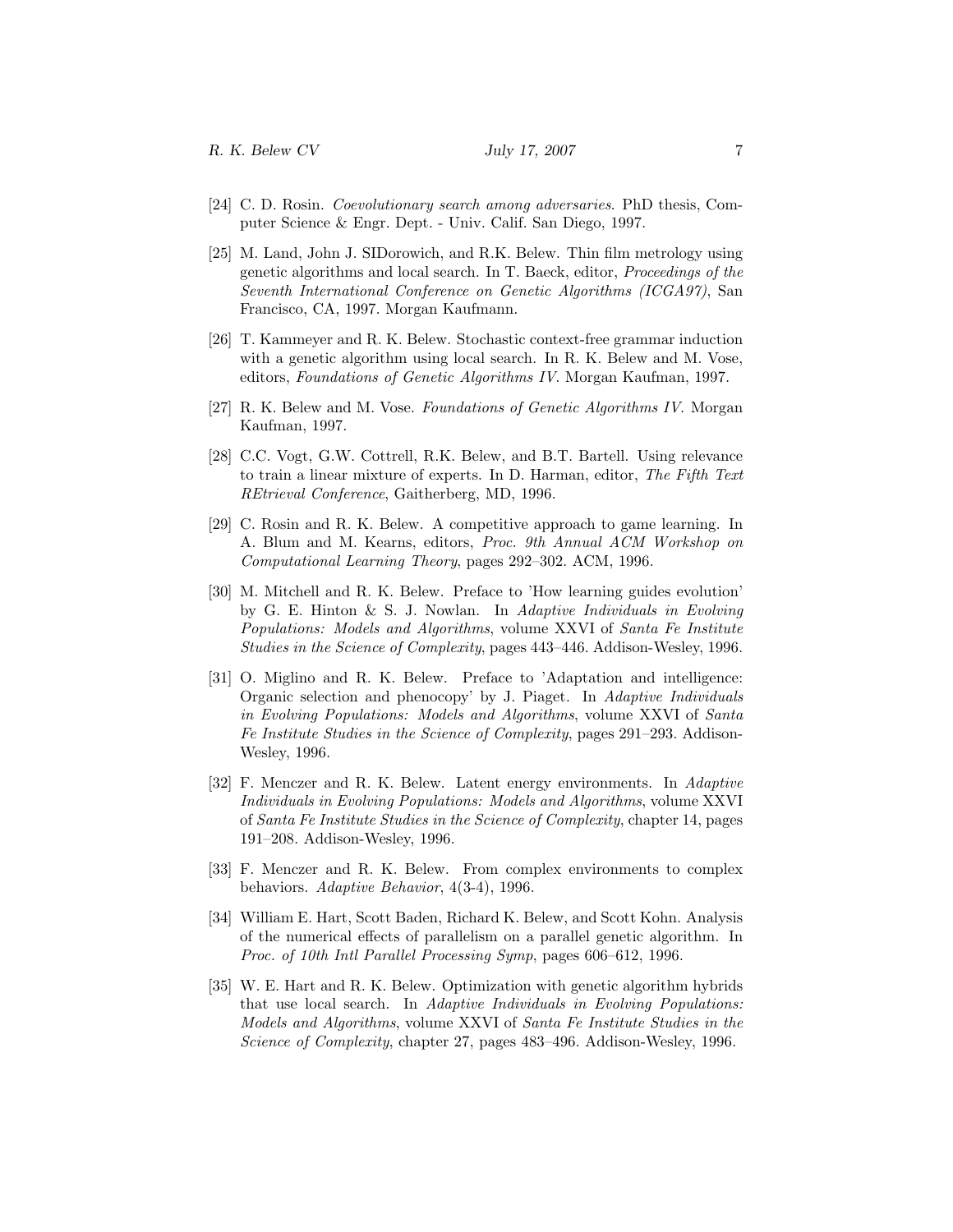- [36] F. Cecconi, F. Menczer, and R. K. Belew. Maturation and the evolution of imitative learning in artificial organisms. Adaptive Behavior, 4(1):27–48, 1996.
- [37] R. K. Belew, M. Mitchell, and D. H. Ackley. Computation and the natural sciences. In Adaptive Individuals in Evolving Populations: Models and Algorithms, volume XXVI of Santa Fe Institute Studies in the Science of Complexity, chapter 24, pages 431–440. Addison-Wesley, 1996.
- [38] R. K. Belew and M. Mitchell. Introduction. In Adaptive Individuals in Evolving Populations: Models and Algorithms, volume XXVI of Santa Fe Institute Studies in the Science of Complexity, chapter 1, pages 1–22. Addison-Wesley, 1996.
- [39] R. K. Belew and M. Mitchell. Adaptive Individuals in Evolving Populations: Models and Algorithms, volume XXVI of Santa Fe Institute Studies in the Science of Complexity. Addison-Wesley, 1996.
- [40] R. K. Belew and J. Hatton. Rave reviews: Acquiring relevance assessments from multiple users. In M. Hearst and H. Hirsh, editors, Machine Learning in Information Access. AAAI Spring Symposia, 1996.
- [41] R. K. Belew. Preface to 'A Model of Individual Adaptive Behavior in a Fluctuating Environment' by L. A. Zhivotovsky et al. In Adaptive Individuals in Evolving Populations: Models and Algorithms, volume XXVI of Santa Fe Institute Studies in the Science of Complexity, pages 127–129. Addison-Wesley, 1996.
- [42] R. K. Belew. Developments across the internalist/externalist dichotomy: Commentary on peter godfrey-smith's complexity and the function of mind in nature. Adaptive Behavior, 4(3-4), 1996.
- [43] C. Rosin and R. K. Belew. Methods for competitive co-evolution: Finding opponents worth beating. In L. Eschelman, editor, Proc. Sixth Intl. Conf. on Genetic Algorithms (ICGA-95), San Mateo, CA, 1995. Morgan Kaufmann.
- [44] F. Menczer, R. K. Belew, and W. Willuhn. Artificial life applied to adaptive information agents. In C. Knowblock, A. Levy, S-S. Chen, and G. Wiederhold, editors, AAAI Spring Symposium Series: Information gathering from heterogeneous, distributed environments. AAAI, 1995.
- [45] M. W. S. Land and R. K. Belew. Towards a self-replicating language for computation. In D. Fogel, editor, Proc. Conf. Evolutionary Programming, 1995.
- [46] M. Land and R. K. Belew. No perfect two-state cellular automata for density classification exists. Physical Review Letters, 74(25):5148–5150, 19 June 1995.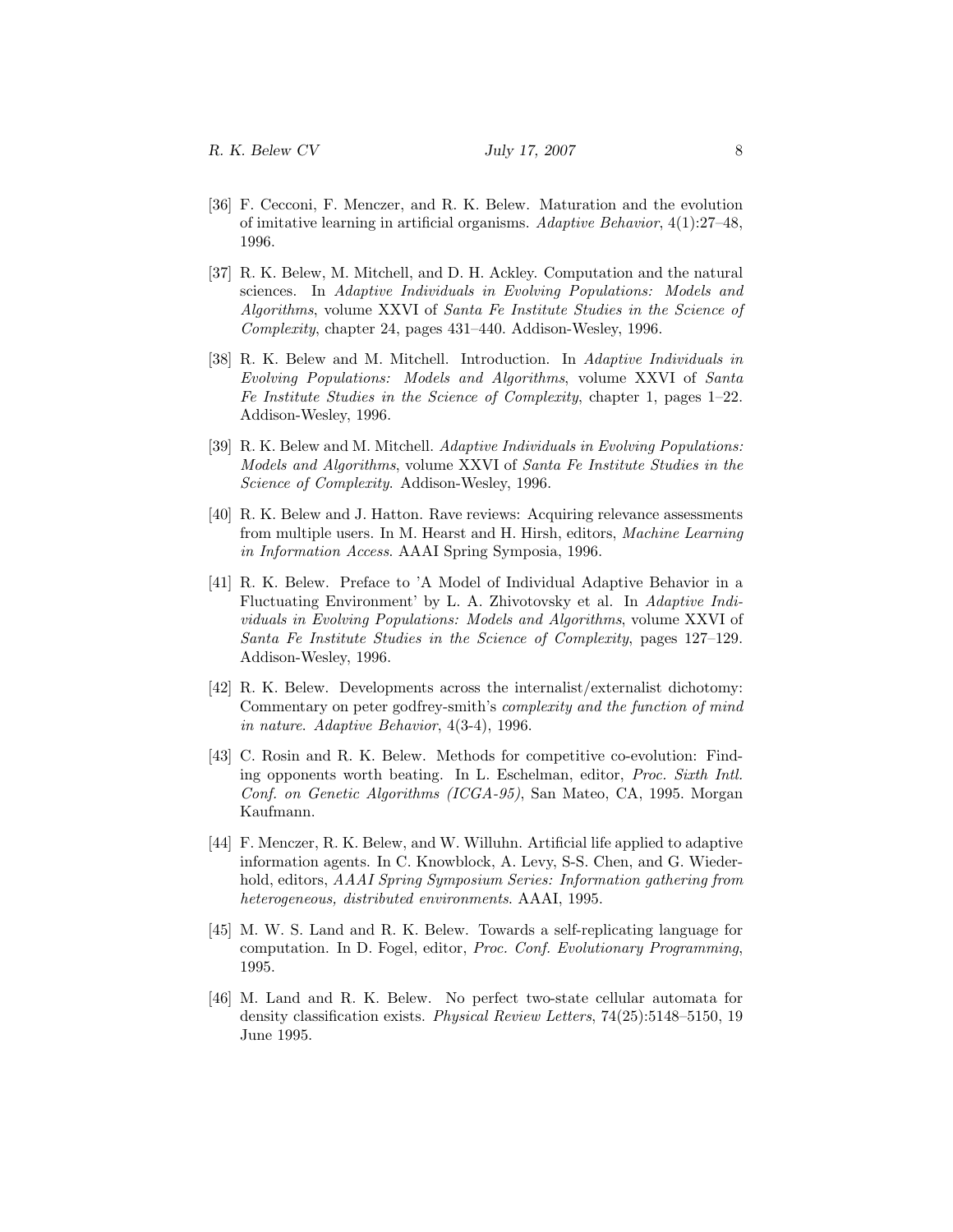- [47] T. Kammeyer, R. K. Belew, and S. Gill Williamson. Evolving compareexchange networks using grammars. Artificial Life, 2(2):199–237, 1995.
- [48] J. Hatton and R. K. Belew. RAVE Reviews: An assessment methodology for evaluating consentual relevance. Technical Report CSE9506, Computer Science & Engr. Dept., UC San Diego, La Jolla, CA 92093-0114, 1995.
- [49] B. Bartell, G.W. Cottrell, and R. K. Belew. Learning to retrieve information. In Proceedings of the Second Swedish Conference on Connectionism, Skovde, Sweden, March 1995.
- [50] A. M. Steier and R. K. Belew. Talking about AI: Socially-defined linguistic subcontexts in AI. In Proc. N-th Amer. Assoc. for Artifical Intelligence, pages 715–720, 1994.
- [51] A. M. Steier and R. K. Belew. Exporting phrases: A statistical analysis of topical language. In R. Casey and B. Croft, editors, 2d Symposium on Document Analysis and Information Retrieval, 1994.
- [52] A. M. Steier. Statistical semantics of phrases in hierarchical contexts. PhD thesis, Computer Science & Engr. Dept. - Univ. Calif. San Diego, 1994.
- [53] D. E. Rose. A symbolic and connectionist approach to legal information retrieval. Lawrence Erlbaum, Hillsdale, NJ, 1994.
- [54] F. Menczer, W. Willuhn, and R. K. Belew. An endogenous fitness paradigm for adaptive information agents. In Proc. Third International Conference on Information and Knowledge Management (CIKM'94) - Workshop on Intelligent Information Agents., NIST, Gaithersburg, MD, December 1994.
- [55] F. Menczer and R. K. Belew. Evolving sensors in environments of controlled complexity. In R. Brooks, editor, Proc. Fourth Conf. on Artificial Life, 1994.
- [56] L. Krubitzer and R. K. Belew et al. How do behavior and evolution interact? In Flexibility and constraint in behavioral systems. J. Wiley, New York, 1994.
- [57] T. E. Kammeyer and R. K. Belew. Using the GA to find a novel sorting network. In Proc. Amer. Assoc. for Artifical Intelligence, 1994.
- [58] W. E. Hart, T. E. Kammeyer, and R. K. Belew. The role of development in genetic algorithms. In D. Whitley and M. Vose, editors, Foundations of Genetic Algorithms III. Morgan Kauffman, 1994.
- [59] W. E. Hart. Adaptive global optimization with local search. PhD thesis, Computer Science & Engr. Dept. - Univ. Calif. San Diego, 1994.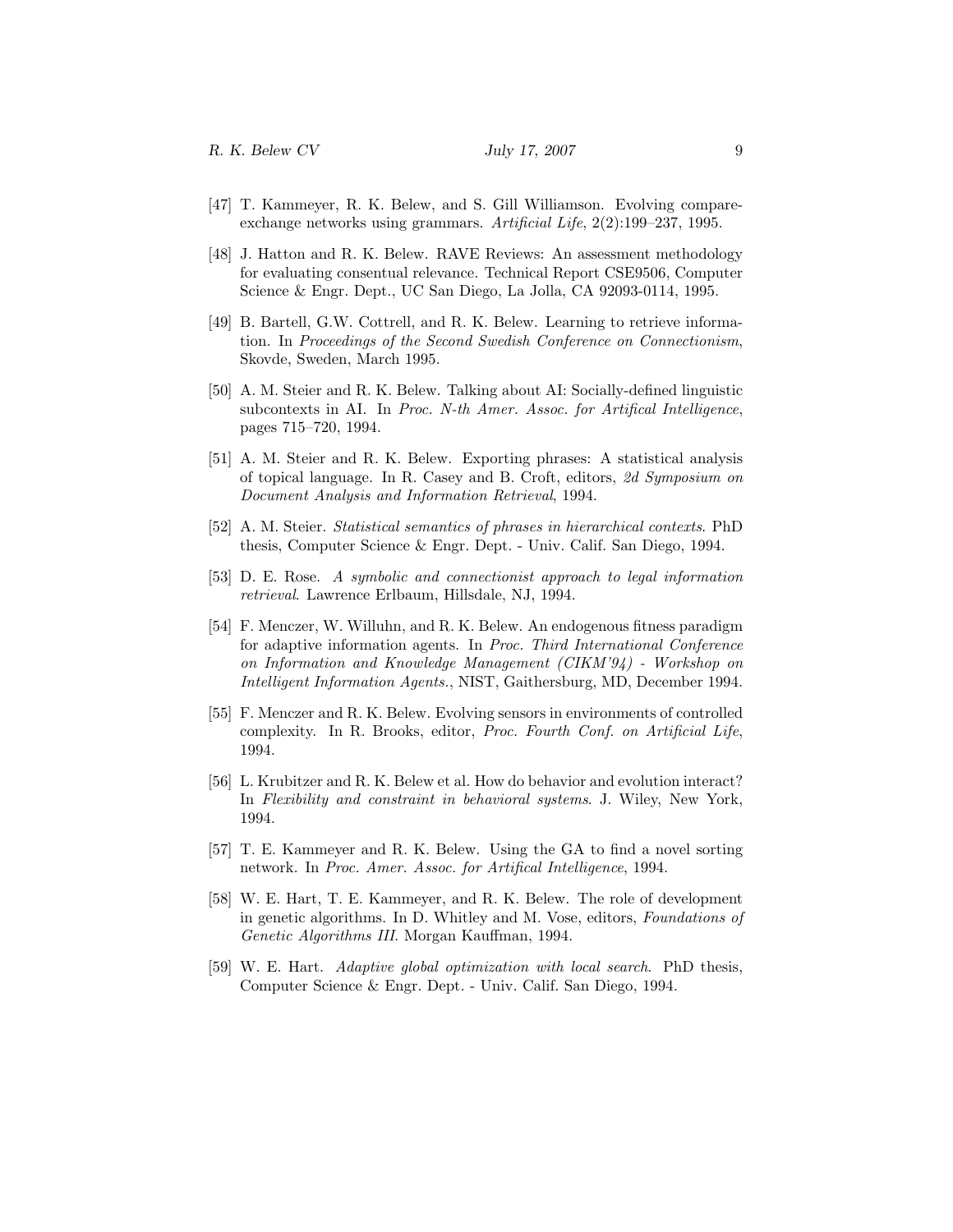- [60] B. T. Bartell, G. W. Cottrell, and R. K. Belew. Learning the optimal parameters in a ranked retrieval system using multi-query relevance feedback. In Proceedings of the Symposium on Document Analysis and Information Retrieval, Las Vegas, 1994.
- [61] B. T. Bartell, G. W. Cottrell, and R. K. Belew. Automatic combination of multiple ranked retrieval systems. In Proceedings of SIGIR, Dublin, 1994.
- [62] F. Menczer and R. K. Belew. Latent Energy Environments: A tool for artificial life simulations. Technical Report CS93-301, Computer Science & Engr. Dept., UC San Diego, La Jolla, CA 92093-0114, 1993.
- [63] R. K. Belew and T. E. Kammeyer. Evolving aesthetic sorting networks using developmental grammars. In S. Forrest, editor, Proc. Fifth Intl. Conf. on Genetic Algorithms (ICGA-93), page 629, San Mateo, CA, 1993. Morgan Kaufmann.
- [64] R. K. Belew. Something old, something new, something borrowed, ... (Book review of Neuroscience & Connectionist Theory). Artificial Intelligence, 1993.
- [65] R. K. Belew. Interposing an ontogenic model between Genetic Algorithms and Neural Networks. In J. Cowan, editor, Advances in Neural Information Processing (NIPS5), San Mateo, CA, 1993. Morgan Kaufmann.
- [66] R. K. Belew. Un ruolo per la scienza dei calcolatori nella vita artificiale (A role for Computer Science in Artificial Life). Sistemi Intelligenti, 4(2):1–9, Agosto 1992.
- [67] B. T. Bartell, G. W. Cottrell, and R. K. Belew. Latent Semantic Indexing is an optimal special case of multidimenional scaling. In N. Belkin, editor, Proc. SIGIR-92, New York, 1992. ACM Press.
- [68] A. E. Wilson, J. Hendler, and R. K. Belew. CONNCERT: For the development and use of connectionist modules. In D. E. Rumelhart, editor, Intl. Joint Conf. on Neural Networks, 1991.
- [69] N. N. Schraudolph and R. K. Belew. Dynamic parameter encoding for Genetic Algorithms. Machine Learning, 9:9–21, 1991.
- [70] D.E. Rose and R.K. Belew. A connectionist and symbolic hybrid for improving legal research. Intl. J. Man-Machine Studies, 35(1):1–33, July 1991.
- [71] W. E. Hart and R. K. Belew. Optimizing an arbitrary function is hard for Genetic Algorithms. In R. K. Belew and L. B. Booker, editors, Proc. Fourth Intl. Conf. on Genetic Algorithms, pages 190–195, Los Altos, CA, 1991. Morgan-Kaufman.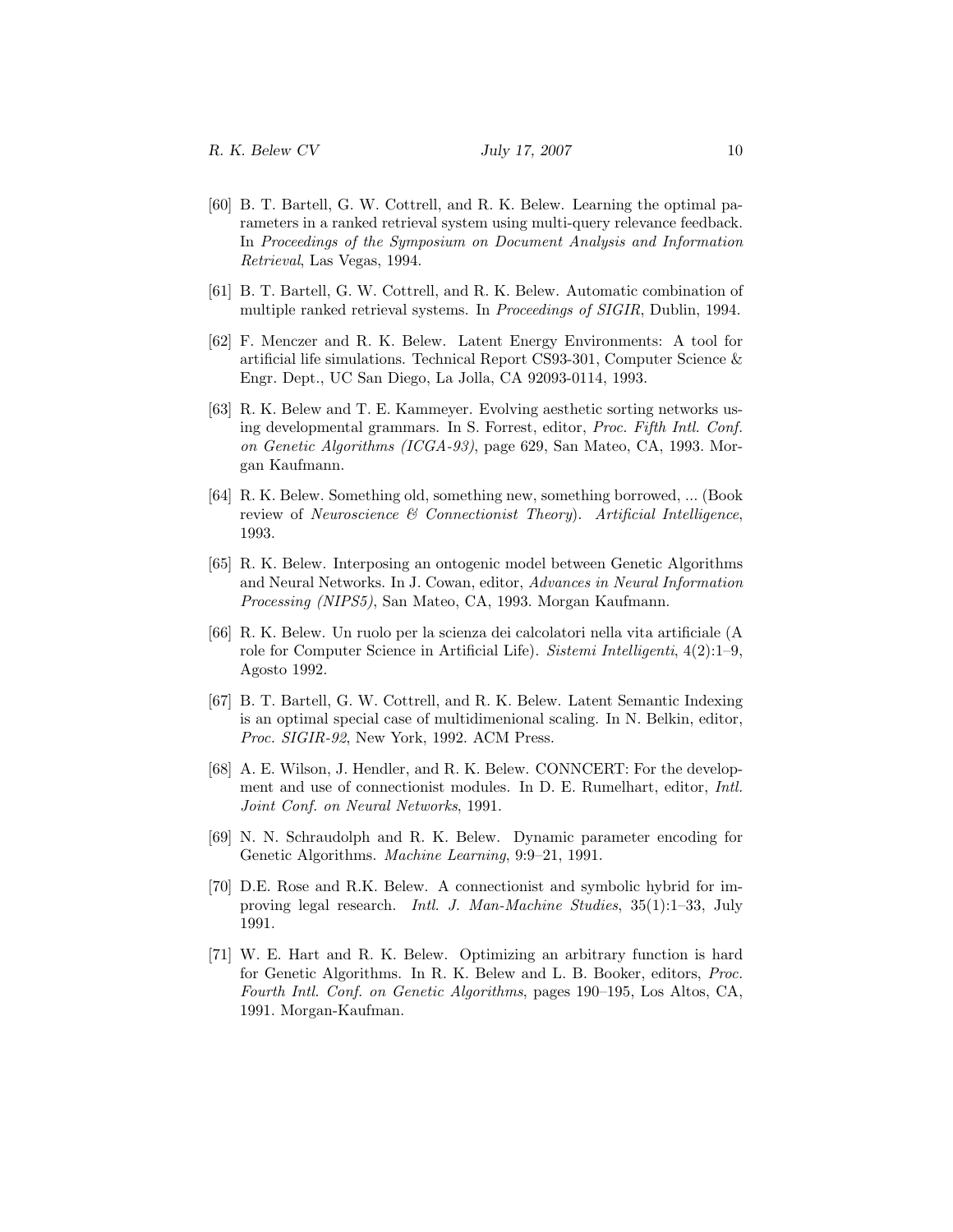- [72] R.K. Belew. Artificial life: A constructive lower bound for Artificial Intelligence. IEEE Expert, 6(1):8–15, February 1991.
- [73] R. K. Belew, J. McInerney, and N. N. Schraudolph. Evolving networks: Using the Genetic Algorithm with connectionist learning. In Proc. Second Artificial Life Conference, pages 511–547, New York, 1991. Addison-Wesley.
- [74] R. K. Belew and L. B. Booker, editors. Proc. Fourth Intl. Conf. on Genetic Algorithms, San Mateo, CA, 1991. Morgan Kaufman.
- [75] R. K. Belew. Alife-2: The second artificial life conference. IEEE Expert, 6(1):53–59, February 1991.
- [76] D.E. Rose and R.K. Belew. Toward a direct-manipulation interface for conceptual information retrieval. In M. Dillon, editor, Interfaces in Information Retrieval. Greenwood Press, Westport, CT, 1990.
- [77] J.R. Chen, R.K. Belew, and G.B. Salomon. A connectionist network for color selection. In Proc. Intl. Conf. on Neural Networks, 1990.
- [78] R.K. Belew. Text-based intelligence is cheaper, richer and practical. In Text-based Intelligent Systems - AAAI-90 Spring Symposium, pages 20–24, March 1990.
- [79] R. K. Belew and J. Rentzepis. Hypermail: Treating electronic mail as literature. ACM SIGUCCS Newsletter, 20(4), Winter 1990.
- [80] R. K. Belew and J. Rentzepis. Hypermail: Treating electronic mail as literature. In Proc. Conf. on Office Information Systems. Assoc. Computing Machinery, Cambridge, MA, April 1990.
- [81] R. K. Belew. Evolution, learning and culture: computational metaphors for adaptive search. Complex Systems, 4(1):11–49, 1990.
- [82] D.E. Rose and R.K. Belew. Legal information retrieval: a hybrid approach. In Second Intl. Conf. on AI and the Law, 1989.
- [83] D.E. Rose and R.K. Belew. A case for symbolic/sub-symbolic hybrids. In Proc. Cognitive Science Society, pages 844–851, 1989.
- [84] R.K. Belew and M. Gherrity. Back propagation for the classifier system. In Proc. Third. Intl. Conf. on Genetic Algorithms, pages 275–281, Washington D.C., June 1989.
- [85] R.K. Belew. When both individuals and populations search: Adding simple learning to the Genetic Algorithm. In Proc. Third. Intl. Conf. on Genetic Algorithms, pages 34–41, Washington D.C., June 1989.